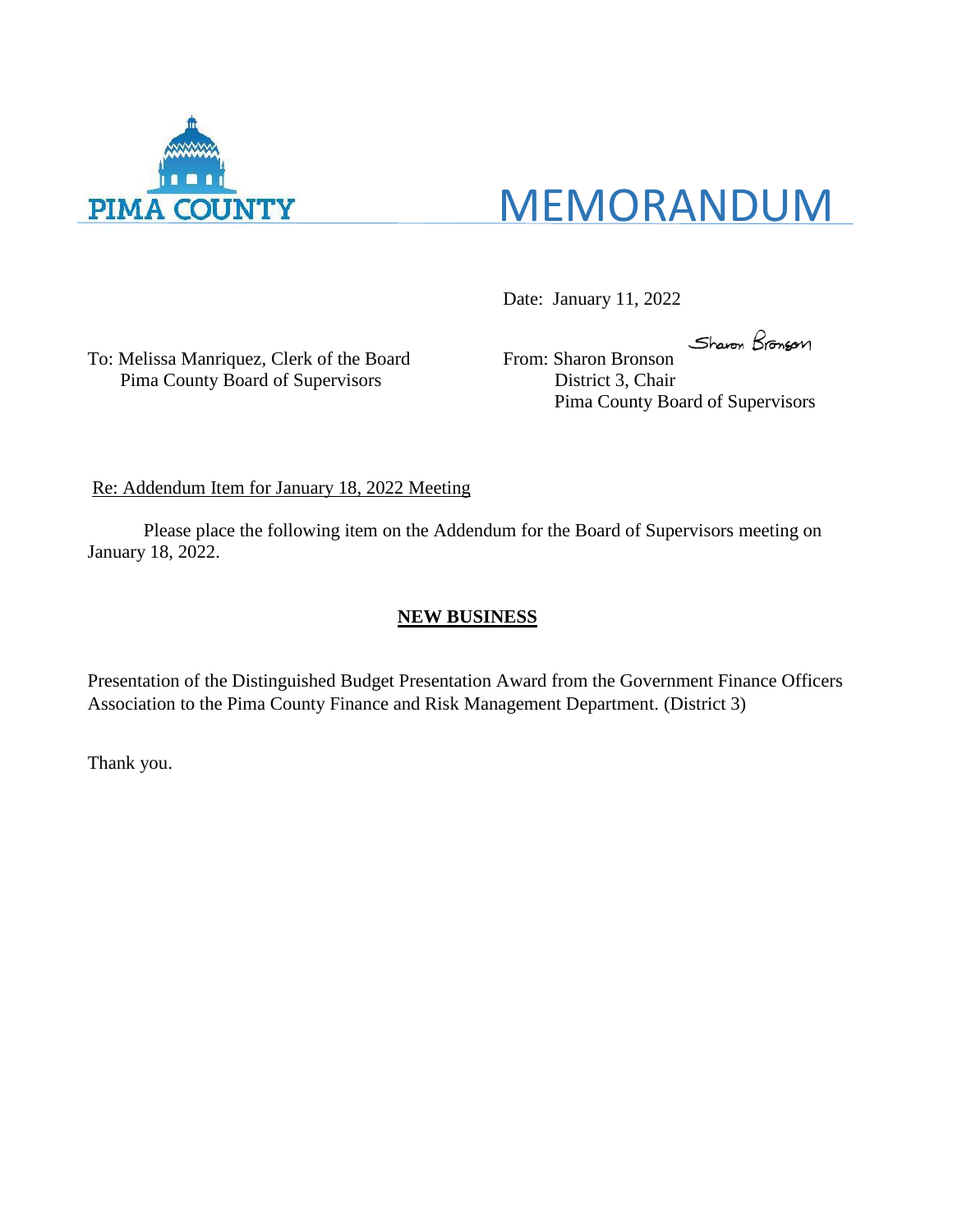

# **MEMORANDUM**

Date: January 11, 2022

The Honorable Chair and Members  $To:$ Pima County Board of Supervisors

From: Jan Lesher **Acting County Administrator** 

#### Distinguished Budget Presentation Award from the Government Finance Officers Re: **Association**

The Government Finance Officers Association has awarded Pima County the Distinguished Budget Presentation Award. Thanks to the annual budget process overseen by the Budget Division within Finance and Risk Management, this is now the twenty-fourth consecutive year that the County has received this award. This achievement confirms both the clarity and transparency of our budget process development and adoption.

I very much appreciate the hard work and dedication of our Finance and Risk Management Department and their success in winning this award for another year.

JL/dym

#### Attachments

 $\mathbf{C}$ : Carmine DeBonis, Jr., Deputy County Administrator for Public Works Francisco García, MD, MPH, Deputy County Administrator & Chief Medical Officer, **Health and Community Services** Michelle Campagne, Director, Finance and Risk Management Andy Welch, Deputy Director, Finance and Risk Management Xavier Rendon, Budget Division Manager, Finance and Risk Management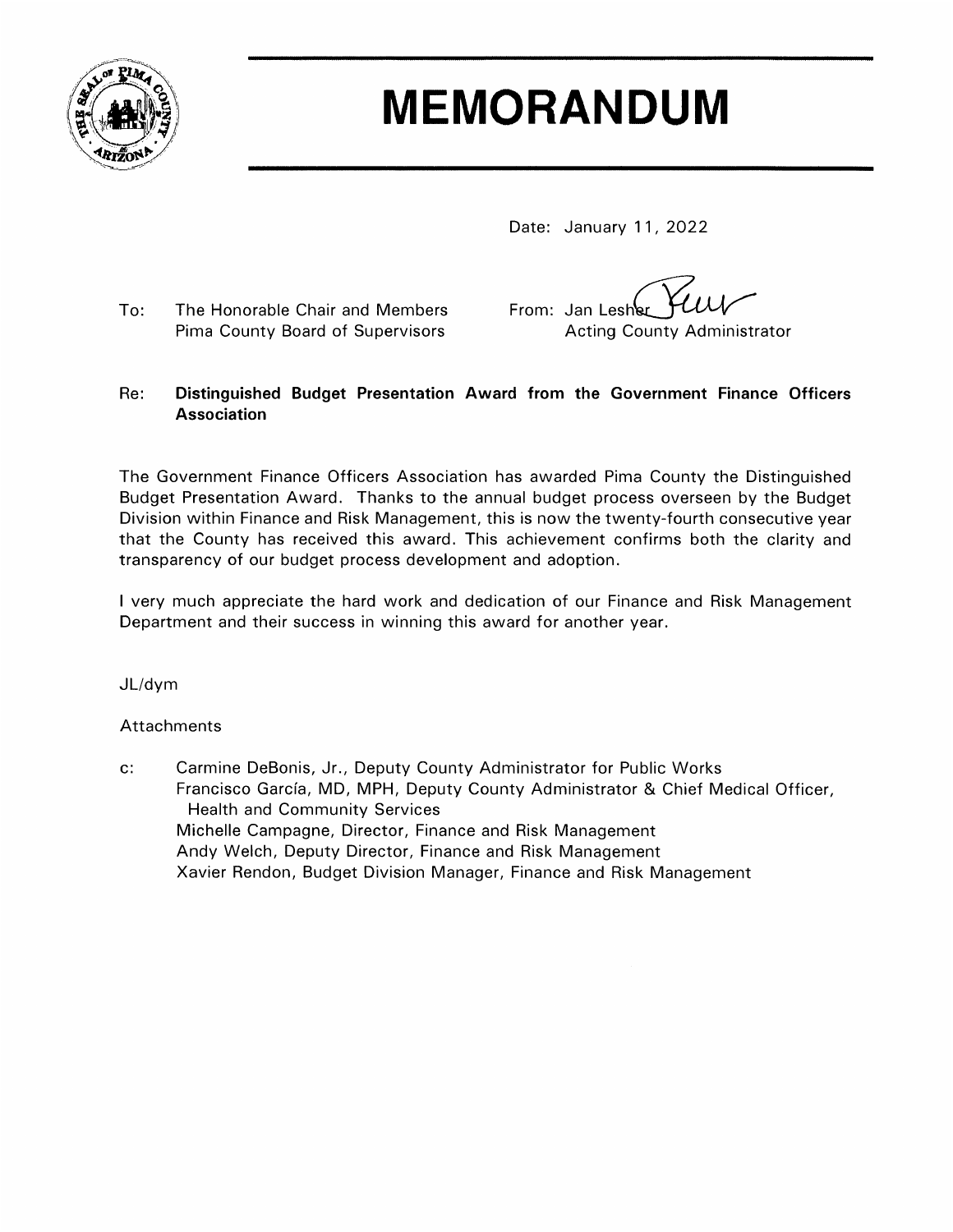#### **FOR IMMEDIATE RELEASE**

January 05, 2022

**For more information, contact:**

**Technical Services Center Phone: (312) 977-9700 Fax: (312) 977-4806 E-mail: [budgetawards@gfoa.org](mailto:budgetawards@gfoa.org)**

(Chicago, Illinois)--Government Finance Officers Association is pleased to announce that **Pima County, Arizona**, has received GFOA's Distinguished Budget Presentation Award for its budget.

The award represents a significant achievement by the entity. It reflects the commitment of the governing body and staff to meeting the highest principles of governmental budgeting. In order to receive the budget award, the entity had to satisfy nationally recognized guidelines for effective budget presentation. These guidelines are designed to assess how well an entity's budget serves as:

- a policy document
- a financial plan
- an operations guide
- a communications device

Budget documents must be rated "proficient" in all four categories, and in the fourteen mandatory criteria within those categories, to receive the award.

When a Distinguished Budget Presentation Award is granted to an entity, a Certificate of Recognition for Budget Presentation is also presented to the individual(s) or department designated as being primarily responsible for having achieved the award. This has been presented to **Pima County Finance and Risk Management Budget Division**.

There are over 1,700 participants in the Budget Awards Program. The most recent Budget Award recipients, along with their corresponding budget documents, are posted quarterly on GFOA's website. Award recipients have pioneered efforts to improve the quality of budgeting and provide an excellent example for other governments throughout North America.

*Government Finance Officers Association (GFOA) advances excellence in government finance by providing best practices, professional development, resources and practical research for more than 21,000 members and the communities they serve*.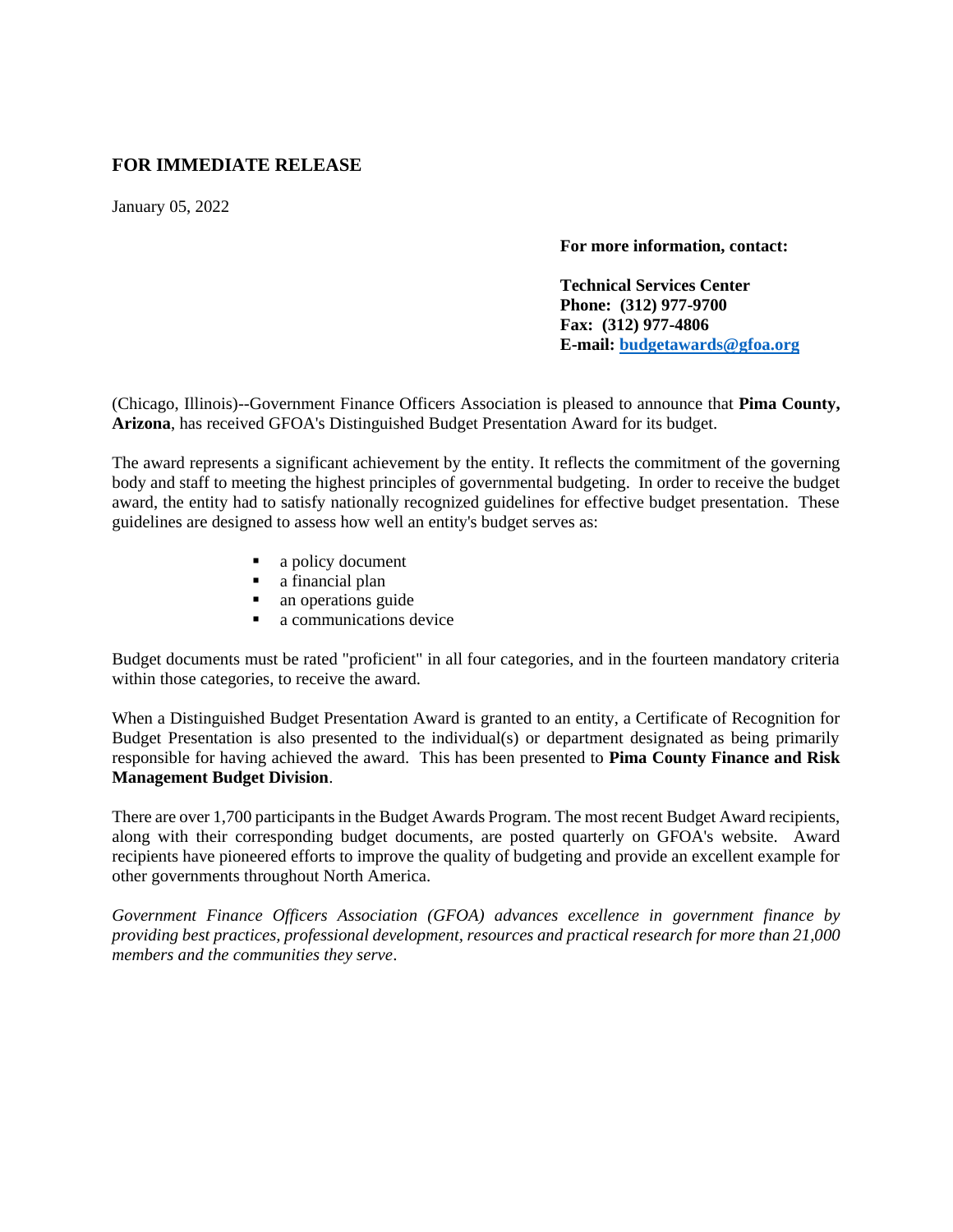

### GOVERNMENT FINANCE OFFICERS ASSOCIATION

# *Distinguished Budget Presentation Award*

**PRESENTED TO**

## **Pima County Arizona**

For the Fiscal Year Beginning

**July 01, 2021**

Christophe P. Morriel

**Executive Director**